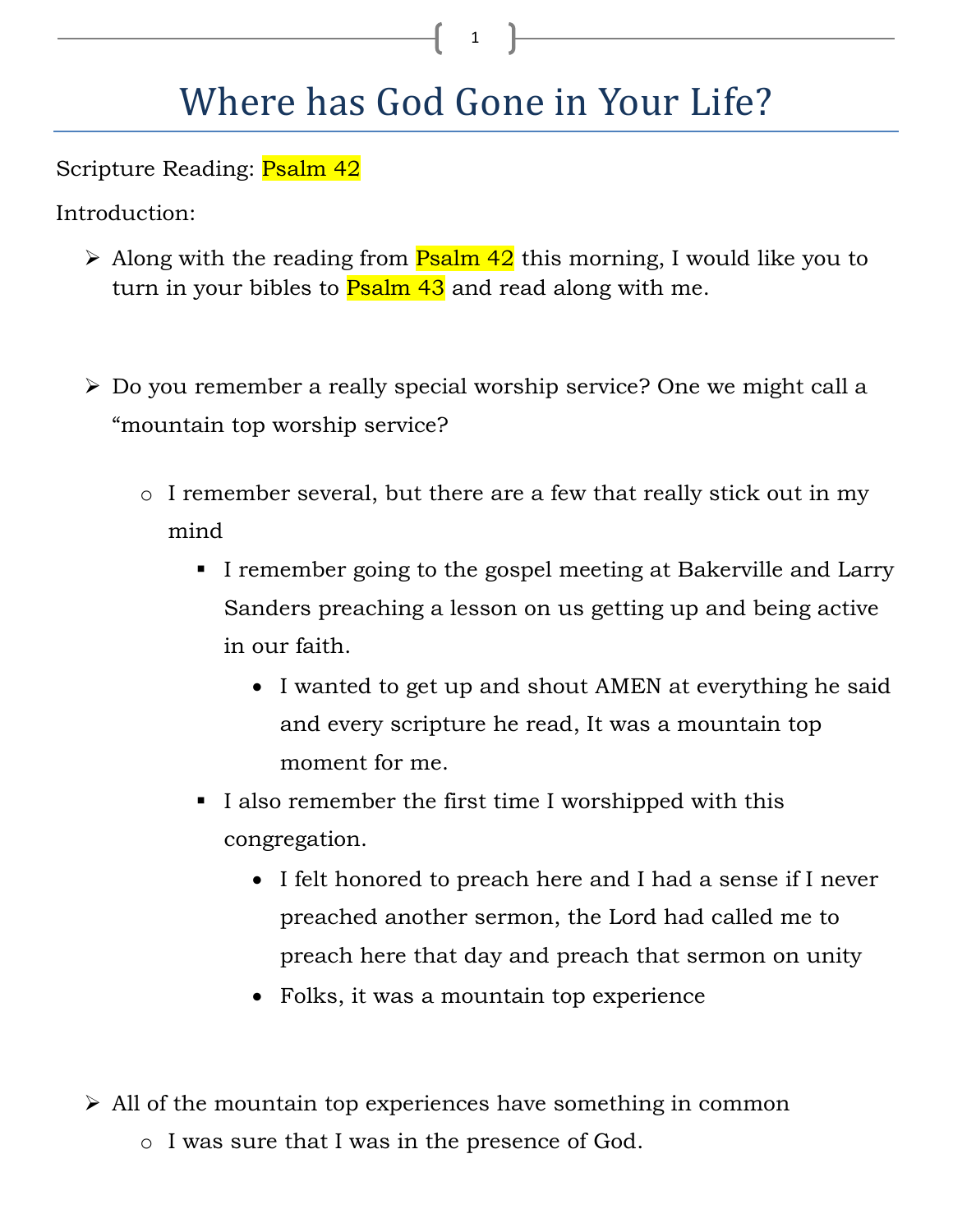- o Worship was good NOT because it was entertaining or emotional, but because of the spirit of the Lord
	- His grace
	- His Mercy
	- And His majesty surrounded the assembly of His saints worshipping Him
- $\triangleright$  In our reading from God's Word this morning we can understand that the psalmist remembers mountain top experiences
	- o They were celebrations!
	- o He led groups of people to the worship singing songs of thanks
		- They marching up the hill singing songs of joy
		- They were on their way to God's House and those were special times
- $\triangleright$  But the psalmist is singing a different song in our reading
	- o Today in our reading his heart is broken because worship isn't much of a celebration
	- o He's on the mountain top and for some reason he doesn't know where God is

## **DISCUSSION**

- $\cdot$  We always want mountain top experiences to last but they don't
- Just as you can remember really special worship services…
	- o Maybe you also know about times of worship that seem routine and stale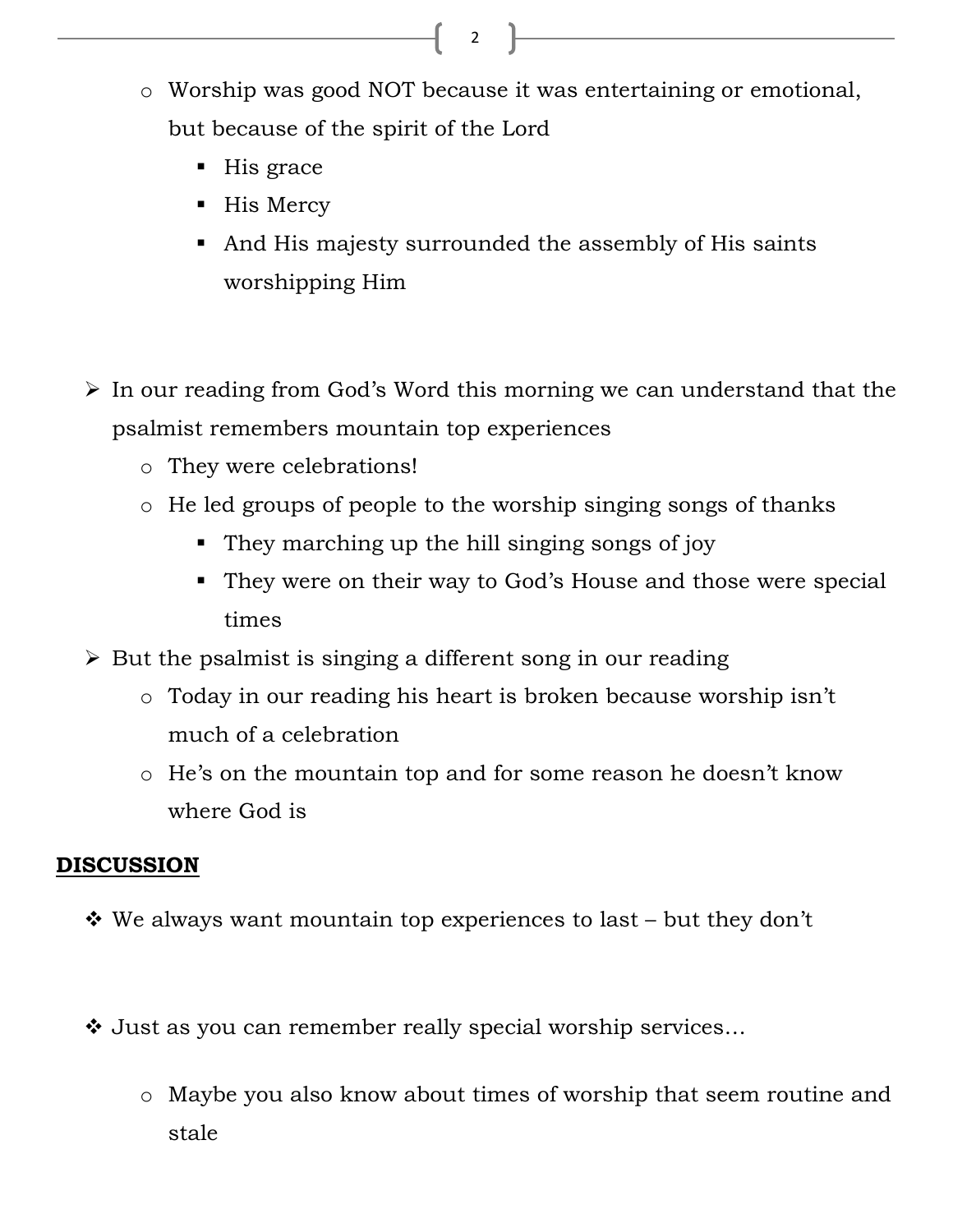- o Maybe you can even remember days you didn't bother to worship because for some reason or another you just didn't have it in you.
	- Not that you were lazy or you wanted to do something else
	- No You felt numb and cold inside
		- No matter how loud you sang
		- No matter how upbeat or encouraging the singing was
		- No matter if the preaching was better than usual
		- Something was missing
	- - You felt like a deer…
		- Panting for water
		- And unable to find a trickle of a stream to quench your thirst.
- $\cdot$  That's the way the psalmist describes it.
	- o He is dry and parched
	- o He longs to be near God but instead of the mountain top—He finds himself in the desert
	- o No songs of praise come form his lips
		- His swollen red eyes see no sign of God's face
		- He is only blinded by the sun
		- And there's not even an edifying voice of a fellow worshipper speaking a psalm, hymn, or spiritual song to spur him on to love and good works
- While in the desert he faces a question about God
	- o "So, where is your God?"
		- Why do you think He abandoned you like this?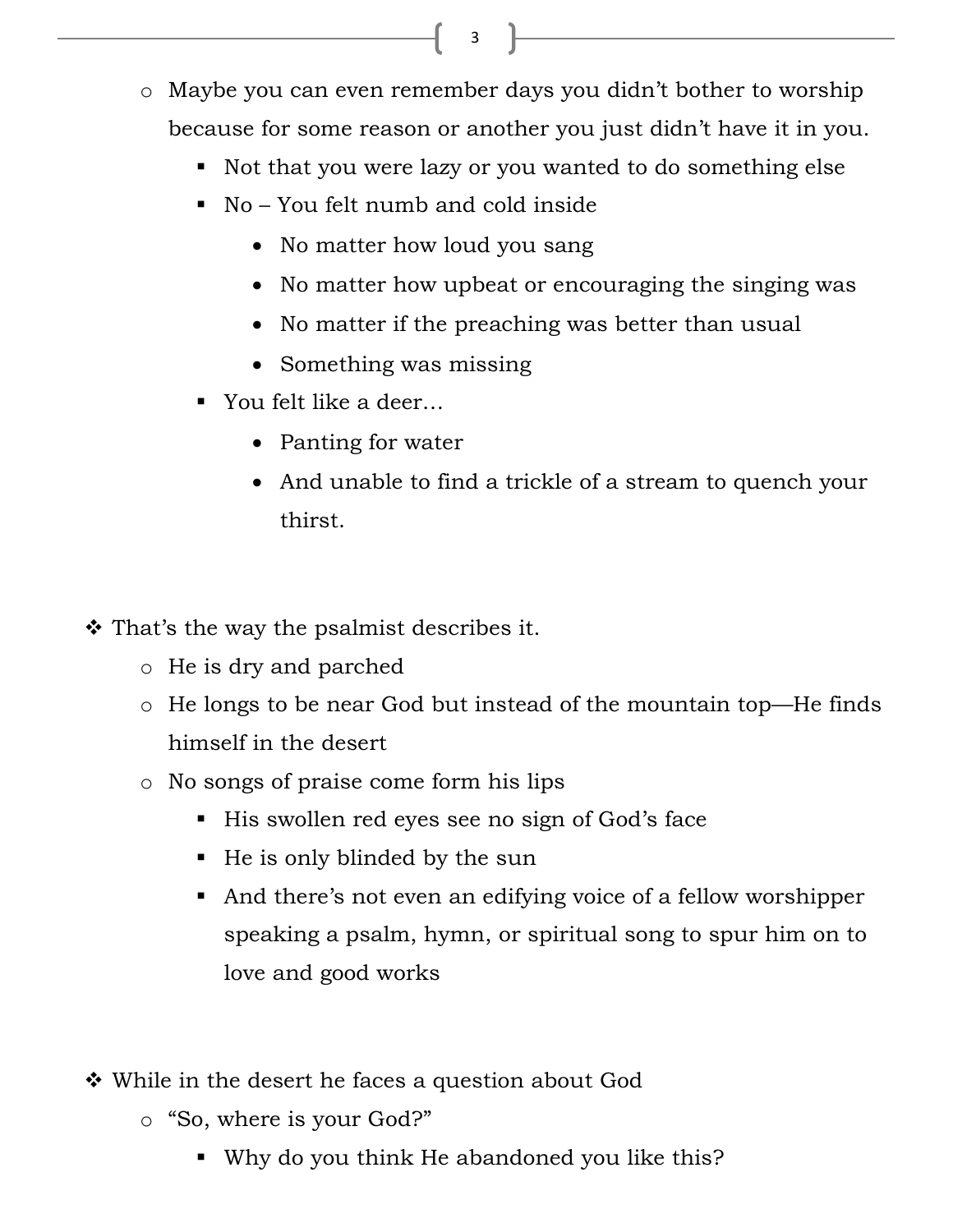- -Maybe it was something you did?
- Maybe there is some unresolved sin or pride in your life?
- What is God trying to teach you through all this suffering?
- How is it that you feel as if you've fallen out of favor with God?
- If you don't feel close to God, then who moved?
- $\cdot$  I want us to concentrate on that last question for a moment
	- o "If you don't feel close to God, then who moved?"
		- If you were to ask the psalmist at this point in his writing, you might be surprised at his answer.
		- He would most likely say, "It seems to me that God moved."
	- o The psalmist feels abandoned and forgotten and that things just don't seem fair
		- Being forgotten is one of the worst feelings in the world and rejection can hurt worse than punishment
			- Being forgotten means being alone –defenseless
			- Being forgotten means losing stability and security
		- And through those feelings of being forgotten and abandoned we begin to feel as if all things in life are unfair
	- o The psalmist just wants to know why God has thrown him aside
		- He's lost in the darkness and his enemies have taken advantage of him
		- He feels shame and embarrassment
	- o He has praised God like an adoring child praises his father
		- Confident in the Father's goodness and boasting that the Father can do anything
		- - And then in the moment he is needed the most
			- The Father isn't there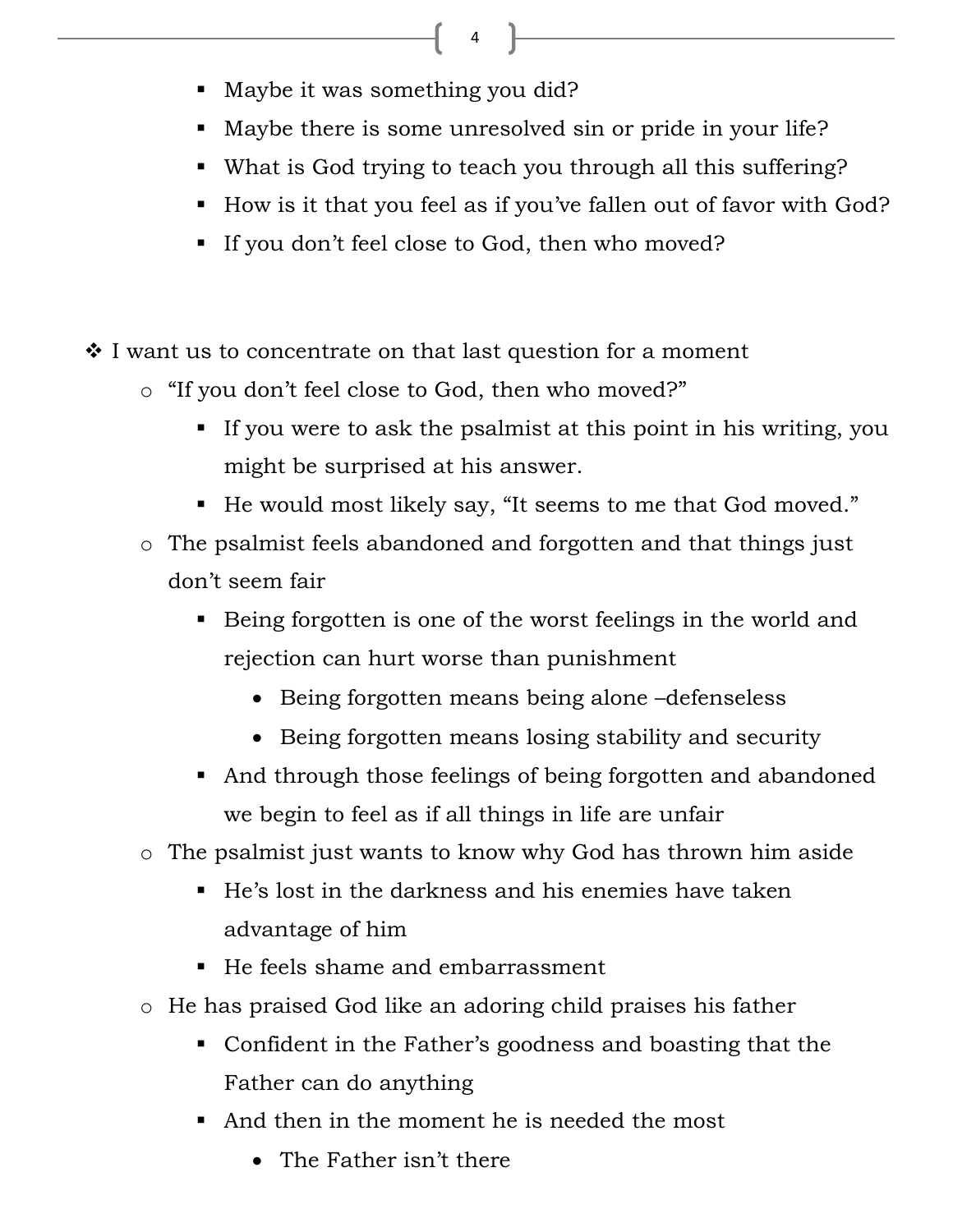- And the child is abandoned
- Now all the praise and boasting about the Father becomes embarrassment for him
- Are any of us thirsty for the presence of God in our lives?
	- o This Psalm is for the thirsty, parched souls who long for God
		- Those who long to be immersed in His rescuing, merciful grace
		- It's for all who will accept God through Jesus Christ into their lives and be quench
- $\hat{\mathbf{v}}$  The chorus as it appears in the scriptures doesn't appear in our contemporary song
	- o But maybe you'll remember it from now on.
	- o It's chorus admits to the sadness and despair we feel.
	- o It starts off with a little self-talk…
		- - "Why are you cast down, O my soul? And why are you disquieted within me?"
			- As I read this to you look to your Bibles and read it along with me.
			- Can you feel the despair in his song?
				- o Despair is a vicious thing!
				- o It's an auto-immune disorder of the soul
				- o It attacks your soul and then turns your soul against you for feeling sad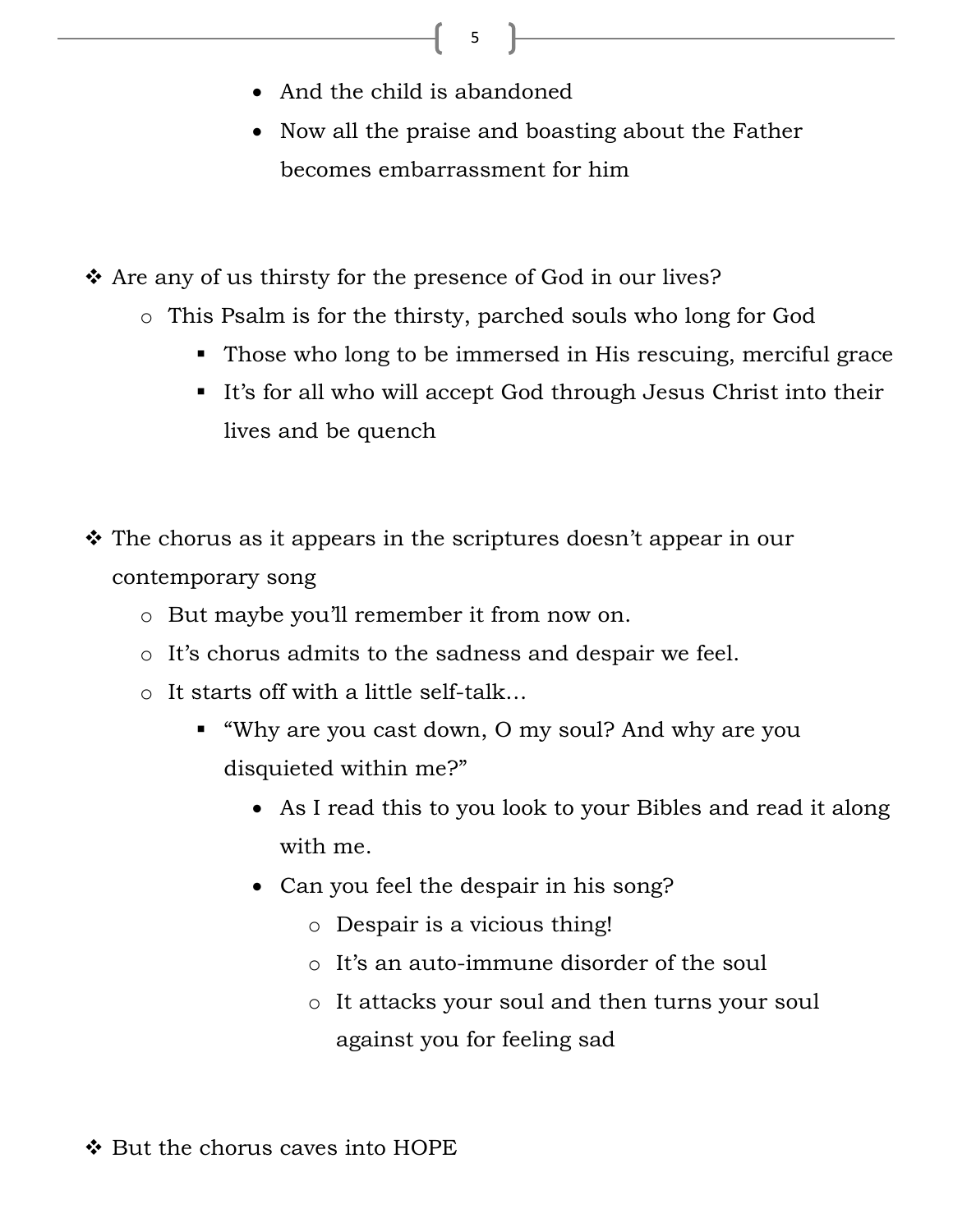- o "Hope in God; For I shall yet praise Him, the help of my countenance and my God."
	- The thirsty soul in the desert decides to become a pilgrim
	- He call for God to send him light form His mountain to lead him out of darkness
	- He calls for God to bring him to the source of his true joy
	- Like the deer that is going to sniff out the source of water
	- He will trace it back to the head waters and his hope is that his thirst will be quenched
- $\triangle$  Being a pilgrim means accepting the wilderness
	- o But settling for nothing on the journey except the deep, quenching waters of God
	- o That's why we need this song
		- To send us on our journey…
			- A journey for a relationship with God
			- A journey for a better relationship with God
			- A journey back to God
		- - Too many people settle for the poison of the wilderness
			- "Feeling better has become more important to us than finding God"
			- Our feelings and man' traditions have overtaken the importance of our spiritual state
			- We need to be searching every day for God to play the most important role in our daily lives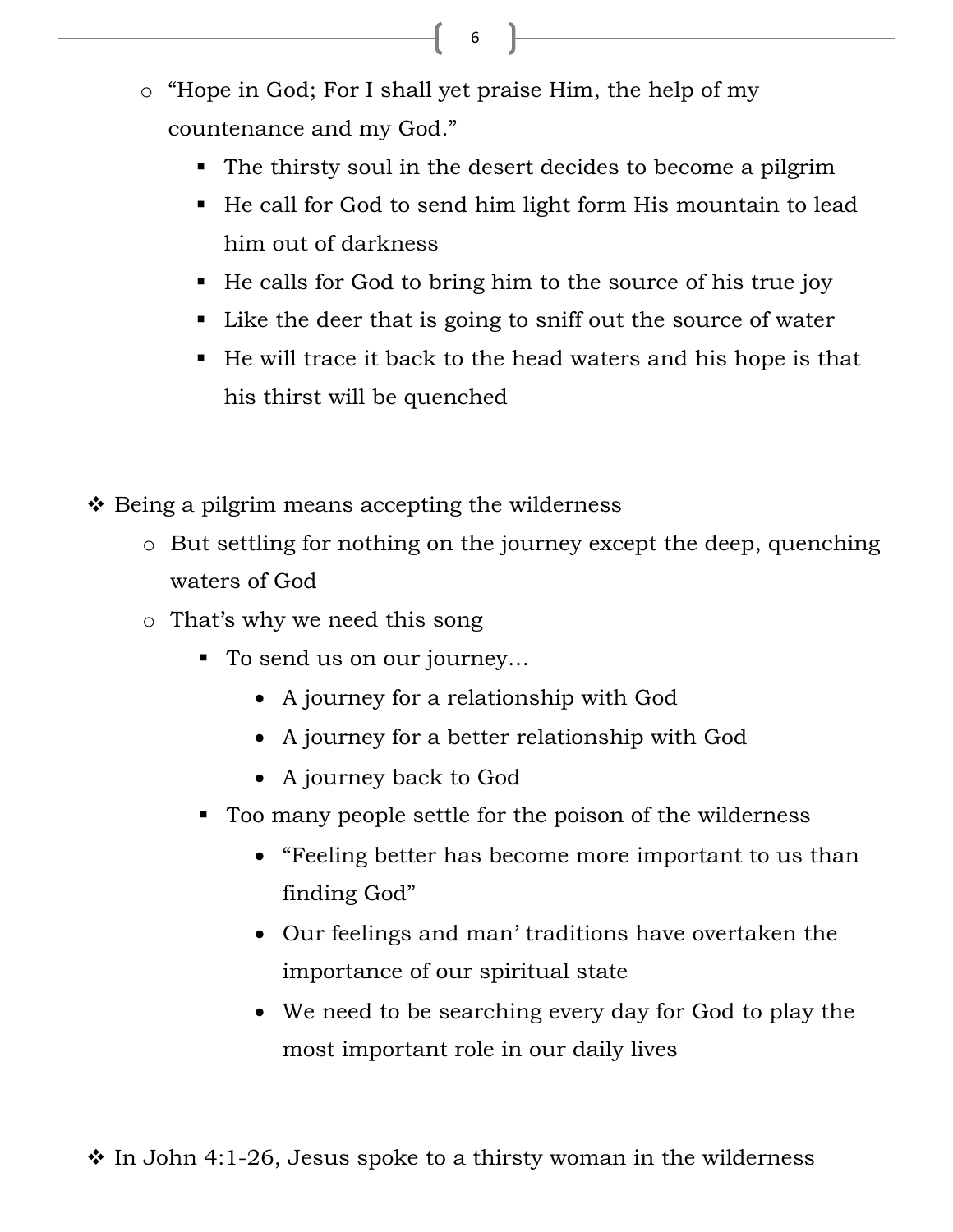- o She felt far from God and so it isn't strange that she ask, "Where is God?"
- o She'd heard from her family that God is in His Holy mountain
	- But she'd heard from her enemies that God lives in a big house in Jerusalem
	- Where is God?
- Folks, she's thirsty…
	- o Jesus isn't surprised by the fact that she's had five husbands and the man she's with now is not her husband
	- o Like many of us who long for God
		- She's turned to other people to satisfy only what God can satisfy
		- Only God can quench her thirst
			- So when Jesus speaks of living water deep water that not only satisfies thirst but taps a spring of gushing water into their soul—SHE WANTS IT!!
- **↓ John 3:16-17,** "<sup>16</sup> For God so loved the world that He gave His only begotten Son, that whoever believes in Him should not perish but have everlasting life. 17 For God did not send His Son into the world to condemn the world, but that the world through Him might be saved."
- \* Matthew 27:35-36, 435 Then they crucified Him, and divided His garments, casting lots, that it might be fulfilled which was spoken by the prophet: "*They divided My garments among them,*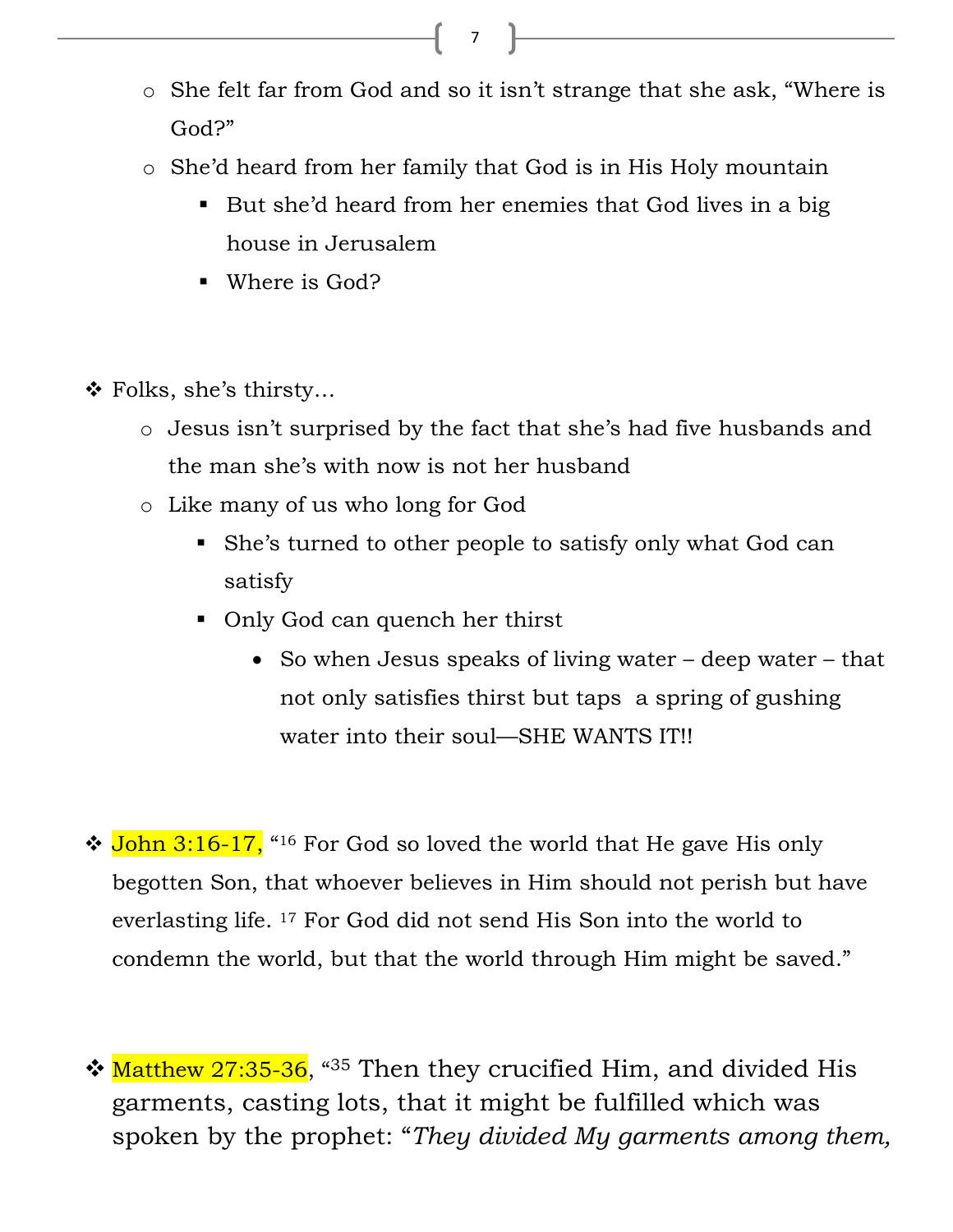*and for My clothing they cast lots."* <sup>36</sup> Sitting down, they kept watch over Him there. 37 And they put up over His head the accusation written against Him: THIS IS JESUS THE KING OF THE JEWS."

 $\cdot$  Matthew 27: 45-50, "45 Now from the sixth hour until the ninth hour there was darkness over all the land. 46 And about the ninth hour Jesus cried out with a loud voice, saying, "Eli, Eli, lama sabachthani?" that is, *"My God, My God, why have You forsaken Me?"*47 Some of those who stood there, when they heard *that,* said, "This Man is calling for Elijah!" <sup>48</sup> Immediately one of them ran and took a sponge, filled *it* with sour wine and put *it* on a reed, and offered it to Him to drink. 49 The rest said, "Let Him alone; let us see if Elijah will come to save Him."

<sup>50</sup> And Jesus cried out again with a loud voice, and yielded up His spirit."

- **\*** Matthew 28:1-8, "<sup>1</sup> Now after the Sabbath, as the first *day* of the week began to dawn, Mary Magdalene and the other Mary came to see the tomb. 2 And behold, there was a great earthquake; for an angel of the Lord descended from heaven, and came and rolled back the stone from the door, and sat on it. 3 His countenance was like lightning, and his clothing as white as snow. 4 And the guards shook for fear of him, and became like dead *men.*5 But the angel answered and said to the women, "Do not be afraid, for I know that you seek Jesus who was crucified. 6 He is not here; for He is risen, as He said. Come, see the place where the Lord lay. <sup>7</sup> And go quickly and tell His disciples that He is risen from the dead, and indeed He is going before you into Galilee; there you will see Him. Behold, I have told you." 8 So they went out quickly from the tomb with fear and great joy, and ran to bring His disciples word."
- **\*** Thousands of people are sitting in church pews today, maybe for the once a year they attend a worship service.
	- o I'm glad that this takes place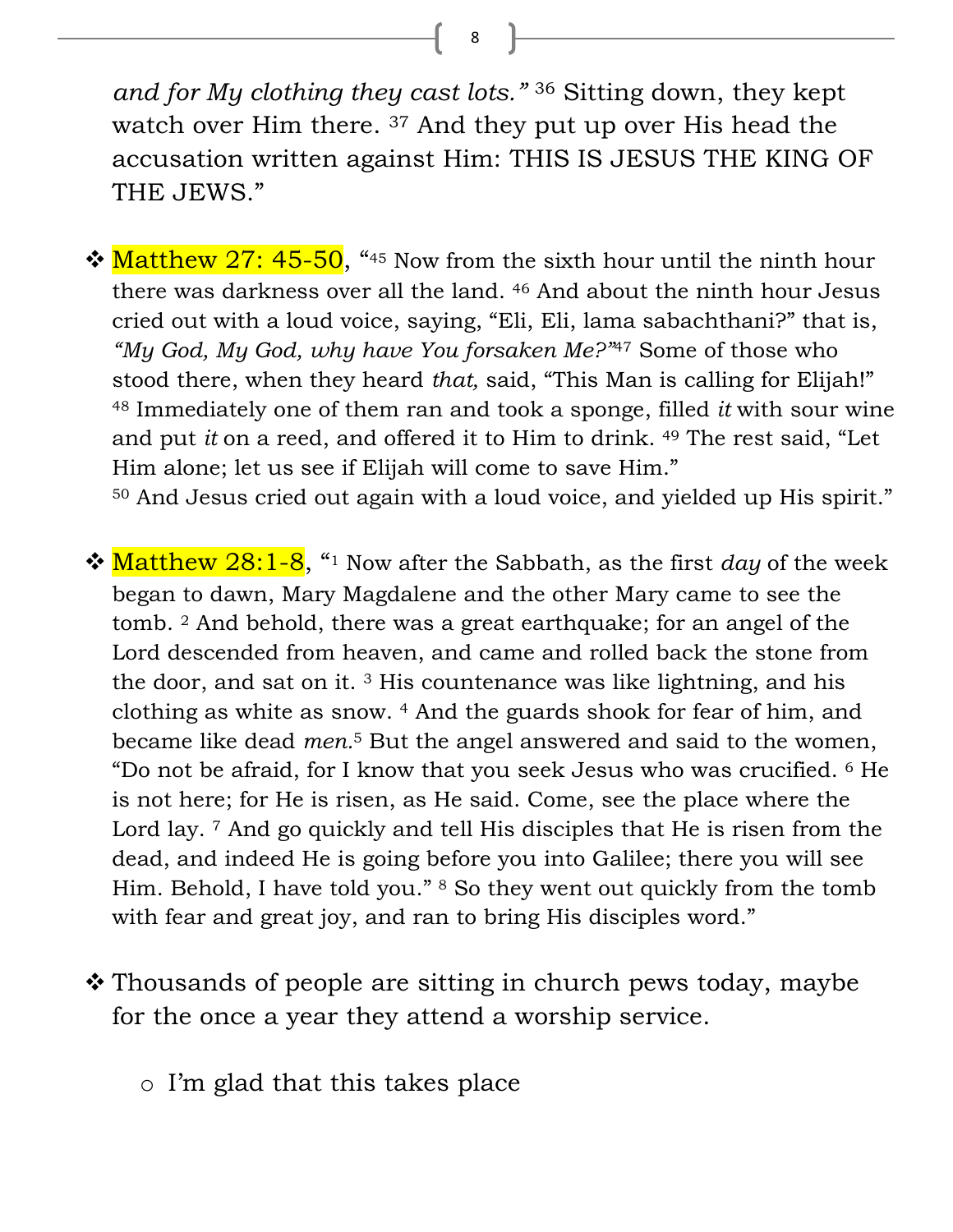- o I'm glad because it may be that one time is all it takes to make people remember the sacrifice of God through Jesus Christ
- o I'm glad because maybe just maybe those people will thirst for God through hearing of the sacrifice of Christ
- o I'm glad because maybe just maybe those people will see the importance of celebrating and remembering the sacrifice of the Lord every single day of their lives
- o I'm glad because maybe just maybe those folks will be taught what the scriptures teach about assembling with the saints on the 1st day of the week
- o I'm glad because maybe they are sitting in a worship service and taking an active part and now they realize what it means to have that thirst quenched.

Do you thirst this morning?

Are you stuck in the wilderness of the world?

I invite you this morning to join the pilgrim journey

There is a beam of light we're heading for – It leads directly to God

Because God is the source of kindness and joy and there is deep water there to wash over us and soak us and cleanse us

On that journey we sing the song left to us by the sons of Korah…

 "Why are you so discouraged? Why are you so sad? Put your hope in God!"

Put your life, your everything in the hands of God through Jesus Christ this day.

If you are not a baptized believer come today and be washed

If you are a wayward child of God come today and be cleansed.